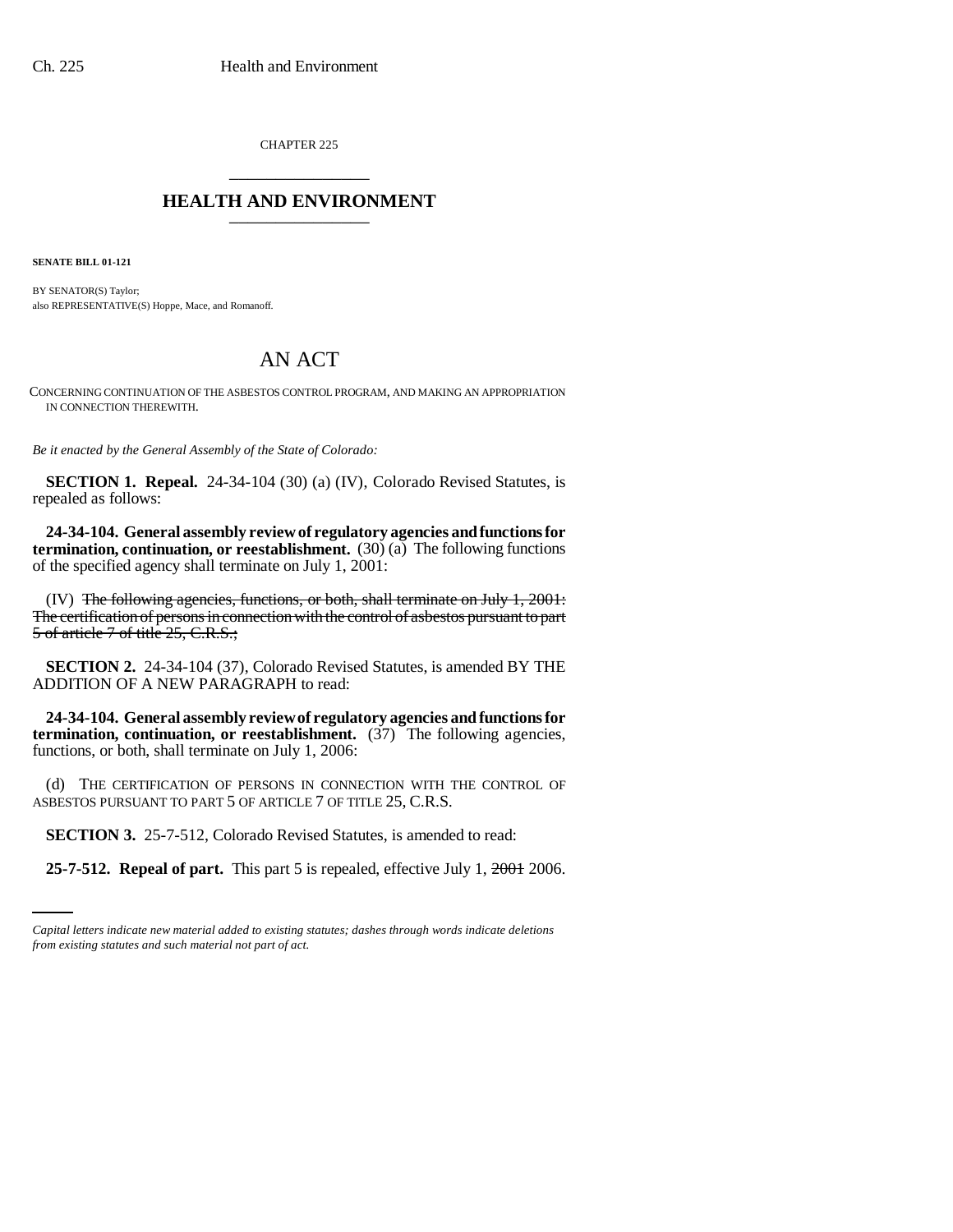Prior to such repeal, the functions of the division under this part 5 shall be reviewed as provided for in section 24-34-104, C.R.S.

**SECTION 4.** 25-7-502 (1) and (6), Colorado Revised Statutes, are amended to read:

**25-7-502. Definitions.** As used in this part 5, unless the context otherwise requires:

(1) (a) "Area of public access" means any building, facility, or property, or only that portion thereof, which THAT any member of the general public can enter without limitation or restriction by the owner or lessee under normal business conditions; except that "area of public access" includes A SINGLE-FAMILY RESIDENTIAL DWELLING AND any facility which THAT charges the general public a fee for admission, such as any theater or arena. For purposes of this subsection (1), "general public" does not include employees of the entity which THAT owns, leases, or operates such building, facility, or property, or such portion thereof, or any service personnel or vendors connected therewith.

(b) THE COMMISSION SHALL ESTABLISH A STAKEHOLDER PROCESS TO REVIEW THE DEFINITION OF "AREA OF PUBLIC ACCESS" AND SEND A REPORT CONTAINING ITS RECOMMENDATIONS, INCLUDING STATUTORY CHANGES, IF ANY, TO THE GENERAL ASSEMBLY BY NOVEMBER 1, 2001.

(c) NOTWITHSTANDING THE PROVISIONS OF PARAGRAPH (a) OF THIS SUBSECTION (1), A SINGLE FAMILY RESIDENTIAL DWELLING SHALL NOT BE CONSIDERED AN AREA OF PUBLIC ACCESS FOR PURPOSES OF THIS PART 5 IF THE HOMEOWNER WHO RESIDES IN THE SINGLE FAMILY DWELLING THAT IS THE HOMEOWNER'S PRIMARY RESIDENCE REQUESTS, ON A FORM PROVIDED BY THE DIVISION, THAT THE SINGLE FAMILY DWELLING NOT BE CONSIDERED AN AREA OF PUBLIC ACCESS.

(6) "Friable asbestos-containing material" means any material that contains asbestos and when dry can be crumbled, pulverized, or reduced to powder by hand pressure and which THAT contains more than one percent asbestos by weight, AREA, OR VOLUME. The term includes nonfriable forms of asbestos after such previously nonfriable material becomes damaged to the extent that when dry it can be crumbled, pulverized, or reduced to powder by hand pressure.

**SECTION 5.** 25-7-503 (1) (a) (IV), (1) (b) (I), and (1) (b) (III), Colorado Revised Statutes, are amended to read:

**25-7-503. Powers and duties of the commission - rules and regulations delegation of authority to division.** (1) The commission has the following powers and duties:

(a) To promulgate rules and regulations pursuant to section 24-4-103, C.R.S., regarding the following, as are necessary to implement the provisions of this part 5 only for areas of public access:

(IV) Requirements for air pollution permits. which PERMITS shall be required for asbestos abatement projects in any building, facility, or structure, or any portion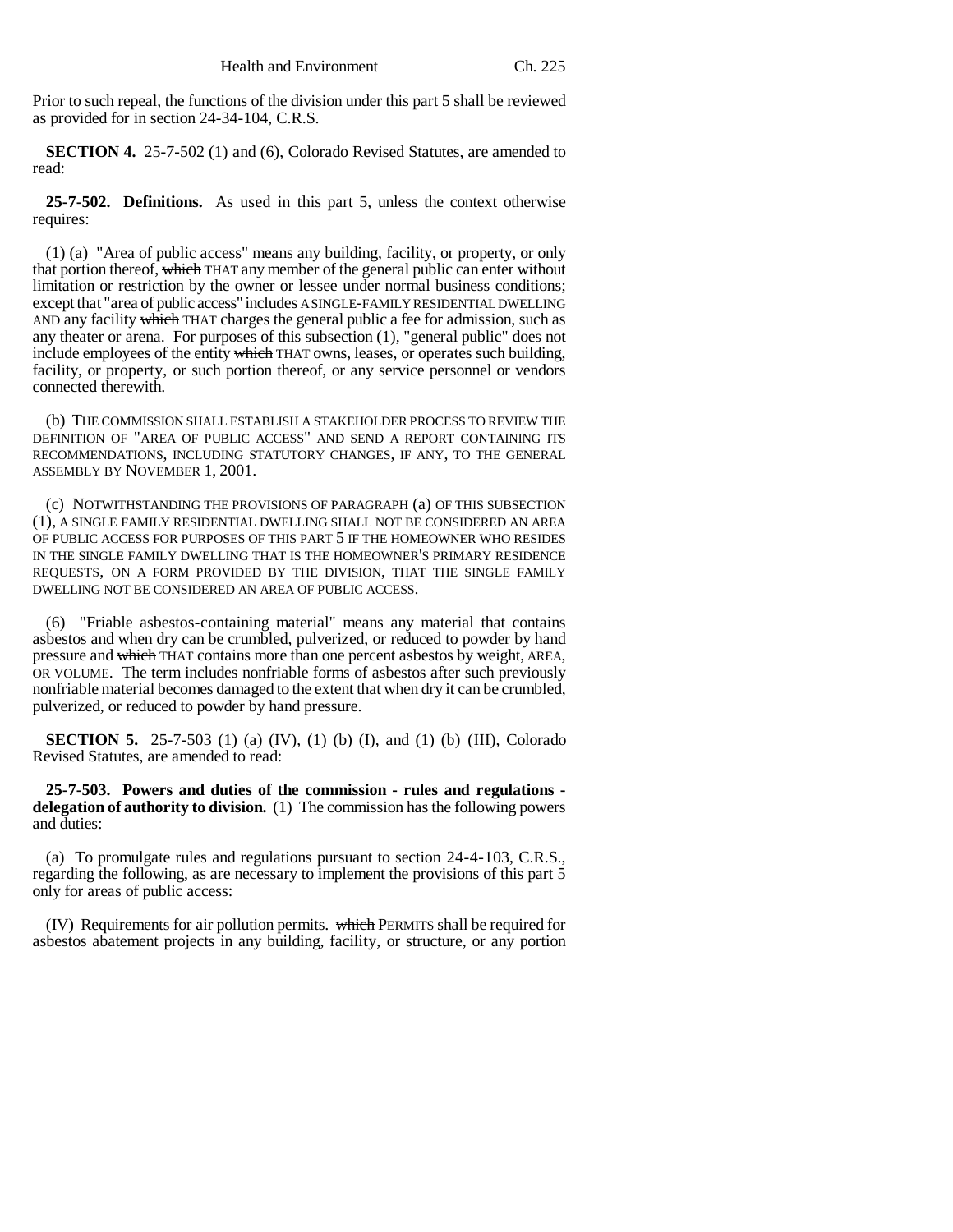## Ch. 225 Health and Environment

thereof, having public access; EXCEPT THAT THE REQUIREMENTS OF THIS SUBPARAGRAPH (IV) SHALL NOT APPLY TO ASBESTOS ABATEMENT PROJECTS PERFORMED BY AN INDIVIDUAL ON A SINGLE-FAMILY RESIDENTIAL DWELLING.

(b) To promulgate rules and regulations pursuant to section 24-4-103, C.R.S., regarding the following, as are necessary to implement the provisions of this part 5, as required by the federal "Clean Air Act", 42 U.S.C. section 7412, et. seq., as amended:

(I) Determination of the minimum scope of asbestos abatement to which the provisions of this part 5 shall apply, but not less than:

(A) WITH REGARD TO ASBESTOS ABATEMENT PROJECTS ON A SINGLE-FAMILY RESIDENTIAL DWELLING, FIFTY LINEAR FEET ON PIPES OR THIRTY-TWO SQUARE FEET ON OTHER MATERIALS OR THE EQUIVALENT OF A FIFTY-FIVE-GALLON DRUM;

(B) WITH REGARD TO ASBESTOS ABATEMENT PROJECTS NOT SUBJECT TO SUB-SUBPARAGRAPH (A) OF THIS SUBPARAGRAPH (I), two hundred sixty linear feet on pipes or one hundred sixty square feet on other materials or the equivalent of a fifty-five-gallon drum;

(III) (A) Procedures for the inspection and monitoring of sites where demolition, renovation, or the performance of asbestos abatement is taking place, including rules assuring that aggressive air monitoring shall be utilized only in the context of conducting final clearance of an abatement project as outlined in the FEDERAL "Asbestos Hazardous Emergency Response Act OF 1986", 42 U.S.C. SEC. 2641 ET SEQ., and pursuant to the regulations found at 40 C.F.R. part 763. Specifications as listed in "measuring airborne asbestos following an abatement action", published by the environmental protection agency in 1985, shall be adopted by the commission as criteria for aggressive sampling.

(B) THE DIVISION SHALL PROVIDE INFORMATION TO LOCAL GOVERNMENTS TO BE USED IN CONNECTION WITH THE ISSUANCE OF A BUILDING PERMIT REGARDING THE NEED FOR AN INSPECTION FOR THE PRESENCE OF ASBESTOS-CONTAINING MATERIALS PRIOR TO RENOVATION OR DEMOLITION OF ANY BUILDING, STRUCTURE, FACILITY, OR INSTALLATION THAT MAY CONTAIN ASBESTOS.

**SECTION 6.** 25-7-504 (3), Colorado Revised Statutes, is amended to read:

**25-7-504. Asbestos abatement project requirements - certification required for schools - certificate to perform asbestos abatement - certified trained persons.** (3) THE REQUIREMENTS OF THIS SECTION SHALL APPLY TO ASBESTOS ABATEMENT ON A SINGLE-FAMILY RESIDENTIAL DWELLING; EXCEPT THAT the requirements of this section shall not apply to any individual who performs asbestos abatement on a single-family RESIDENTIAL dwelling which THAT is his THE INDIVIDUAL'S primary residence.

**SECTION 7.** Part 5 of article 7 of title 25, Colorado Revised Statutes, is amended BY THE ADDITION OF A NEW SECTION to read:

**25-7-506.5. Certification of air monitoring specialist.** (1) NO PERSON MAY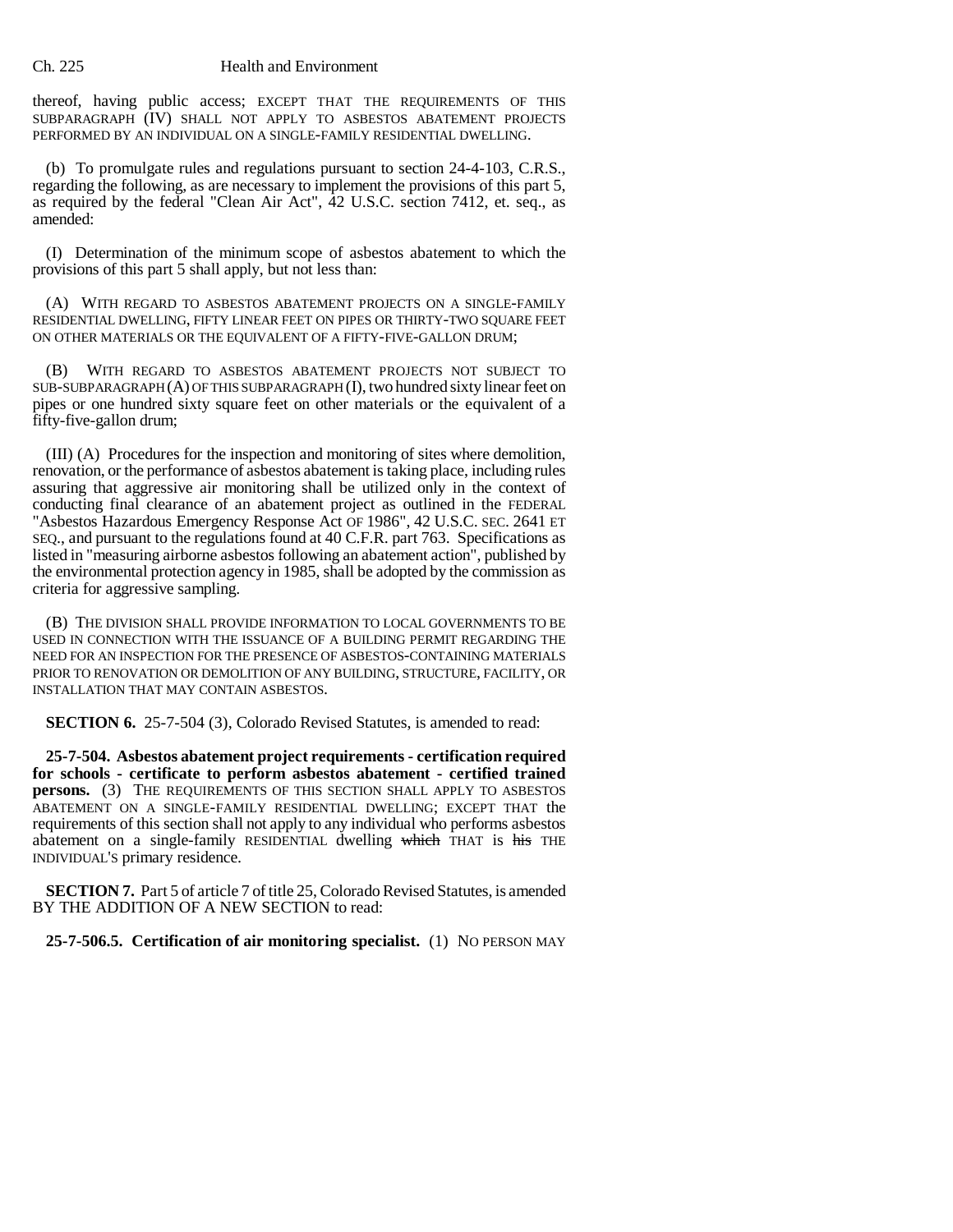PERFORM AIR MONITORING OR AIR MONITORING SPECIALIST ACTIVITIES FOR ASBESTOS, AS SET FORTH IN RULES PROMULGATED BY THE COMMISSION, INCLUDING VISUAL CLEARANCE INSPECTIONS OF AN ASBESTOS ABATEMENT PROJECT, WITHOUT FIRST OBTAINING A CERTIFICATE PURSUANT TO THIS SECTION.

(2) ANY INDIVIDUAL MAY APPLY TO THE DIVISION TO BE CERTIFIED AS AN AIR MONITORING SPECIALIST BY SUBMITTING AN APPLICATION IN THE FORM SPECIFIED BY THE DIVISION AND PAYING A FEE SET BY THE COMMISSION. WITHIN FIFTEEN DAYS AFTER RECEIVING AN APPLICATION, THE DIVISION SHALL NOTIFY THE APPLICANT AS TO WHETHER THE APPLICATION IS COMPLETE.

(3) WITHIN THIRTY DAYS AFTER RECEIVING A COMPLETED APPLICATION, THE DIVISION SHALL ISSUE A CERTIFICATION VALID FOR A ONE-, THREE-, OR FIVE-YEAR PERIOD FROM THE DATE OF ISSUANCE UPON A FINDING THAT THE APPLICANT HAS SUCCESSFULLY MET THE EXPERIENCE, EDUCATION, AND TRAINING REQUIREMENTS AND HAS PAID A FEE, AS SET FORTH IN RULES PROMULGATED BY THE COMMISSION.

**SECTION 8.** The introductory portion to 25-7-508 (2) (a), Colorado Revised Statutes, is amended to read:

**25-7-508. Grounds for disciplinary action - letters of admonition - denial of certification - suspension, revocation, or refusal to renew - requirement for corrective education - administrative fines.** (2) (a) The division may take disciplinary action in the form of the issuance of a letter of admonition or, in conformity with the provisions of article 4 of title 24, C.R.S., the suspension, revocation, or refusal to renew certification pursuant to section 25-7-505, 25-7-506, 25-7-506.5, or 25-7-507 should the division find that a person certified under this part 5:

**SECTION 9. Appropriation - adjustment to 2001 long bill.** (1) In addition to any other appropriation, there is hereby appropriated, out of any moneys in the stationary sources control fund created in section 25-7-114.7 (2) (b), Colorado Revised Statutes, not otherwise appropriated, to the department of public health and environment, for allocation to the air quality control division, stationary sources, hazardous and toxic control, personal services, for the fiscal year beginning July 1, 2001, the sum of four hundred thirty-eight thousand four hundred one dollars (\$438,401) and 7.9 FTE, or so much thereof as may be necessary, for the implementation of this act.

(2) In addition to any other appropriation, there is hereby appropriated, out of any moneys in the stationary sources control fund created in section 25-7-114.7 (2) (b), Colorado Revised Statutes, not otherwise appropriated, to the department of public health and environment, for allocation to the air quality control division, stationary sources, hazardous and toxic control, operating expenses, for the fiscal year beginning July 1, 2001, the sum of thirty-eight thousand two hundred sixty-one dollars (\$38,261), or so much thereof as may be necessary, for the implementation of this act.

(3) In addition to any other appropriation, there is hereby appropriated, out of any moneys in the stationary sources control fund created in section 25-7-114.7 (2) (b), Colorado Revised Statues, not otherwise appropriated, to the department of public